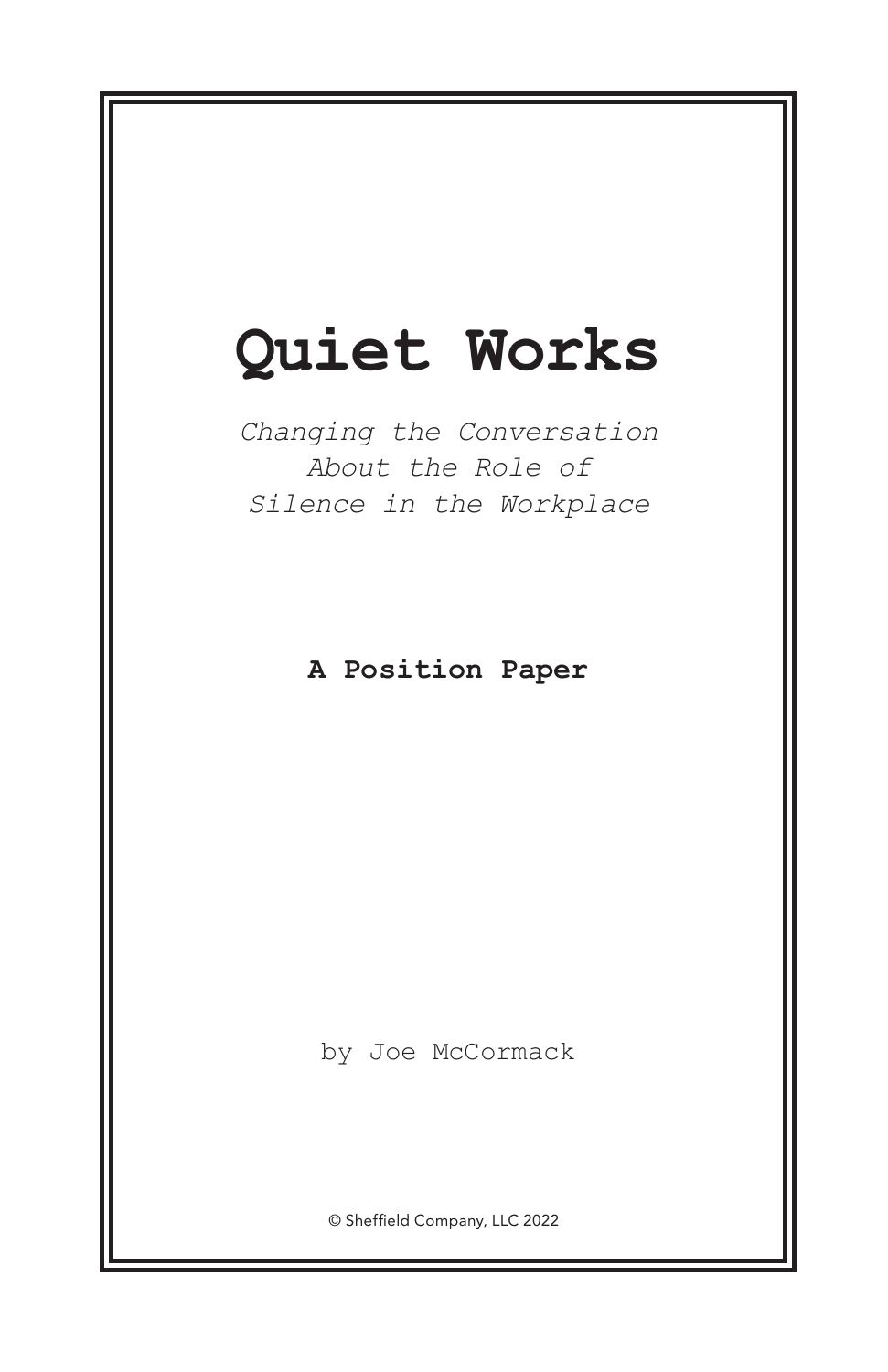# "Quiet is not a technique. It's an appointment."

— Joe McCormack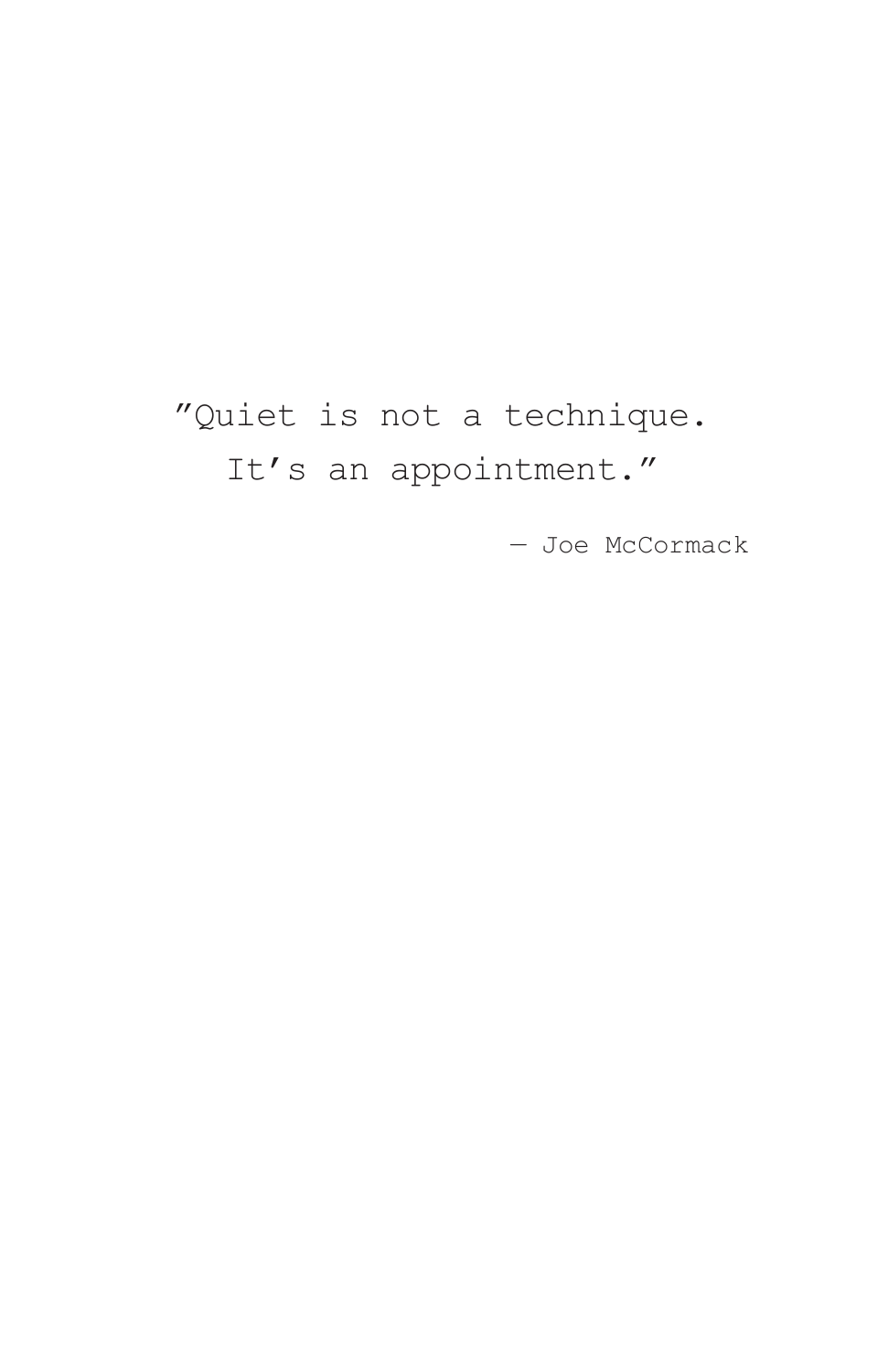## **We need to reimagine the workplace.**

When we go to work, we often think that talking is a sign of productivity. Imagine if someone was sitting at their desk reading. That wouldn't look like work, it would look like leisure. Imagine if somebody was sitting and thinking for an extended period of time. That would look more like daydreaming or even laziness.

Of course, it isn't true that these activities are unproductive or useless. We realize that they are in fact important yet we do not give ourselves or others permission to do them. Instead, we default to talk-to-talk and create non-stop noise.

It's time to change the conversation. Work is about thinking and doing. Work is about thinking and talking. We need to give ourselves a time and a place to think at work. And that means we need to introduce quiet into the workplace.

# **Quiet works — but we don't give it a chance.**



*Professionals need to dedicate more time to thinking before talking and doing.*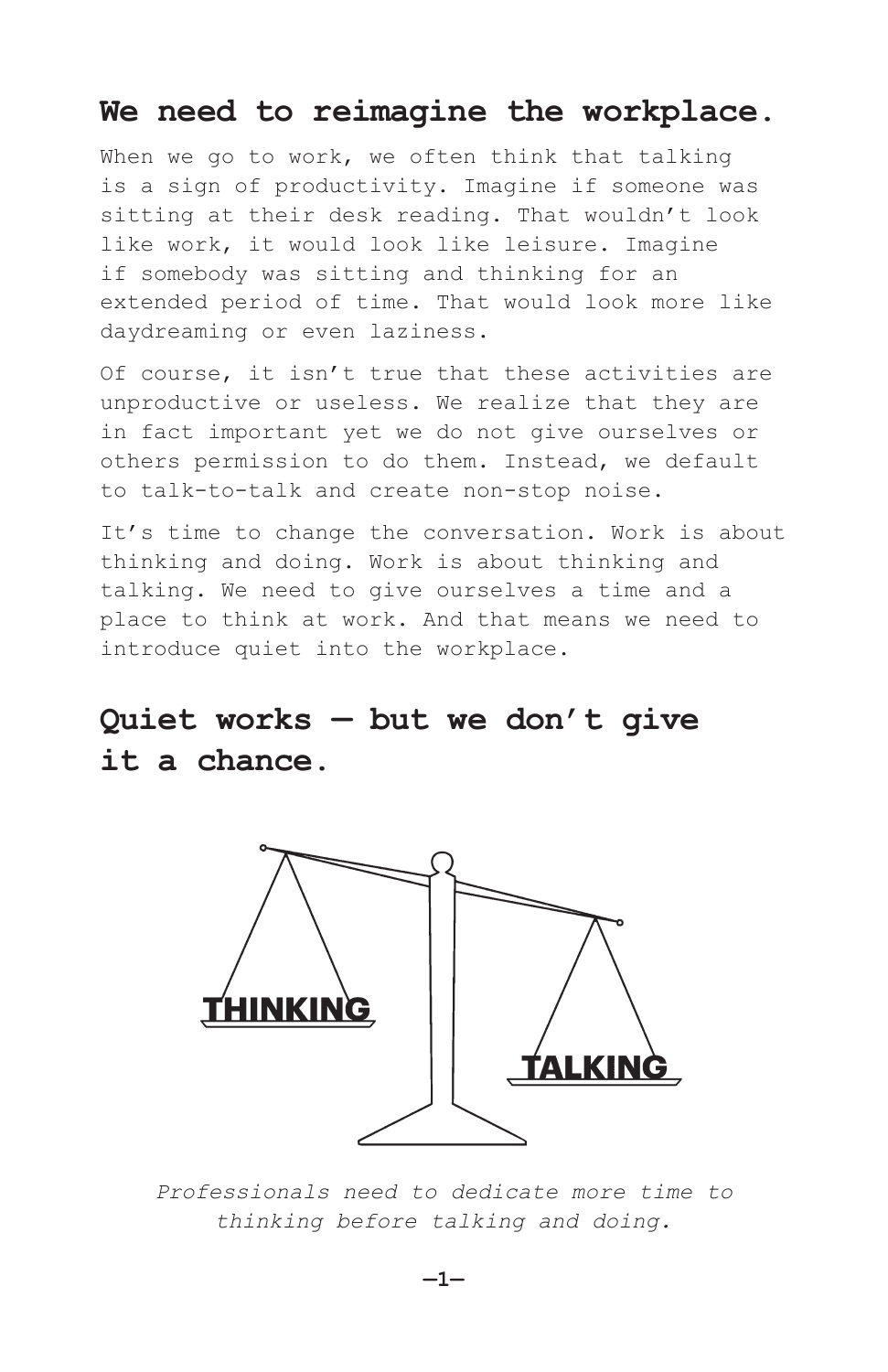### **Our beliefs and behaviors are flawed:**

- People think that if you're sitting still and not doing something you're not working.
- People believe that collaboration is always useful and you can only get work done by having other people around.
- People think that everyone in the work environment should be an extrovert.
- People act as if staying connected to technology is essential at every moment of the day.
- People feel that they have the right for you to drop everything when they come calling.
- People are more comfortable being busy than being thoughtful.
- People believe you should always be accessible, no matter where you are.



"Quiet is the secret ingredient that restores clear thinking to the workplace."

— Joe McCormack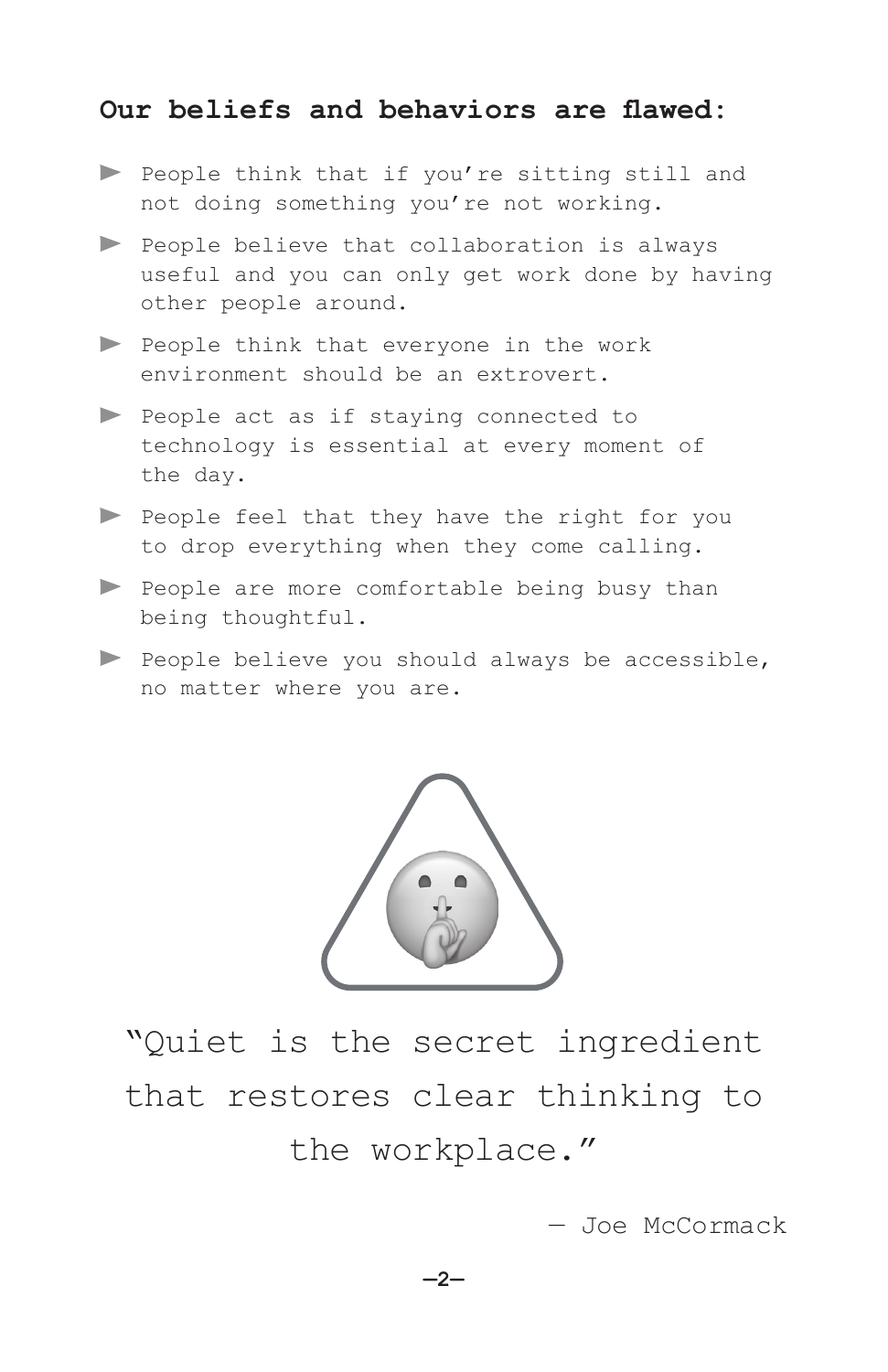#### **A simple set of principles & practices.**

- **ATTENTION IS A SCARCE RESOURCE THAT NEEDS TO**
- **BE PROTECTED.** Focus on one thing at a time and avoid the temptation to multitask. Protect your attention from distraction. **1**
- **QUIET IS A POWERFUL INGREDIENT IN OUR PERSONAL AND PROFESSIONAL LIVES.** Just a few minutes can set the tone for the day. Let people know when you need it. Post "do not disturb" signs that let others know not to interrupt or distract you. **2**
- **QUIET DESERVES A DEDICATED SPACE.** Being surrounded by screens and interruptions won't cut it. Designate a specific area at the office, home and on the road as your own quiet workplace. **3**
- **QUIET DESERVES A SCHEDULED TIME.** Schedule specific moments for quiet time and treat them as non-negotiable appointments. Remember, it's less about your technique and more about consistently making quiet happen. **4**
- **TECHNOLOGY ISN'T ALWAYS NECESSARY.** Take tech "timeouts" during the day, especially at the start and end. **5**
- **COLLABORATION ISN'T ALWAYS BENEFICIAL.** Have portions of the day reserved for deep work. Don't interrupt people during these times. In meetings, provide silent starts so everyone is in the right mindset before they begin talking. **6**
- **EVERYTHING ISN'T AN EMERGENCY.** Say "no, not now" more often by having concrete criteria of what is actually urgent and important. **7**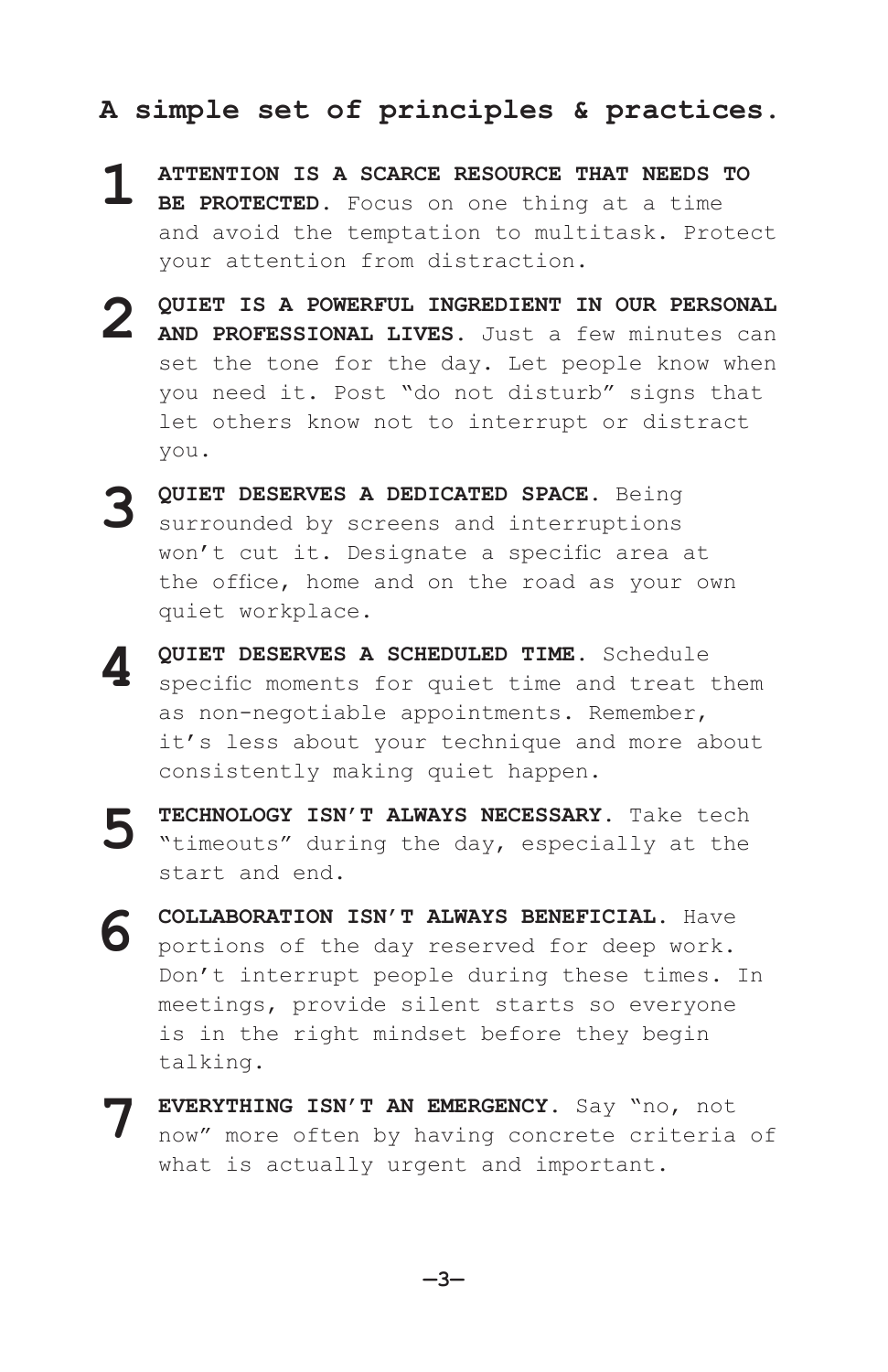#### **How we got here: too much talking.**

In the past, we were promised open floor collaboration. We took down the boundaries between us and removed offices with doors completely. This was an invitation to collaborate. Unfortunately, it was also what killed people's ability to actually get work done in quiet.

When people started working from home, they discovered that there is a dimension of silence in the day that was not there at the office. Now, as we look toward a hybrid work environment, we need to redefine the workplace and set the boundaries between talking and thinking. We need to re-introduce quiet.

Because our workplace is noisy  $-$  no matter where we work. It's filled with constant distractions, always and everywhere connected to technology, prone to endless disruptions and designed for constant collaboration now, and concentration later — or never.

#### **Make quiet part of the conversation.**

It's time to change the conversation about the role of silence in the workplace. At the Quiet Workplace, we recognize you need a simple set of beliefs and behaviors that guide you toward moments of consistent quiet and set the tone for more intentional, fulfilling work.

Let's make silence part of the conversation we have about what's fulfilling, meaningful work. Don't give in to noise, and don't give up.

# **Give quiet a chance. Quiet works!**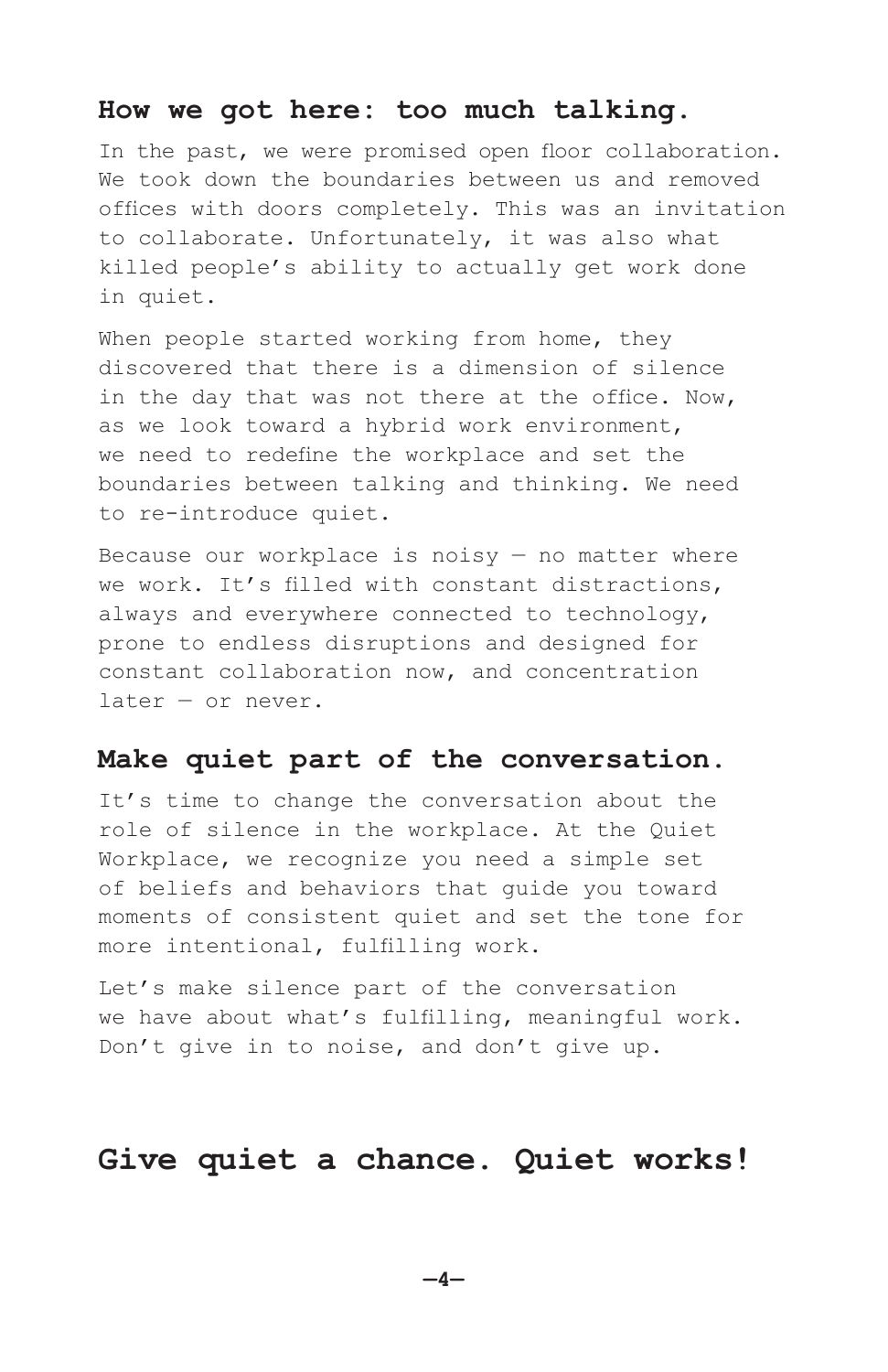# "If you don't manage the noise, it will manage you."

— Joe McCormack